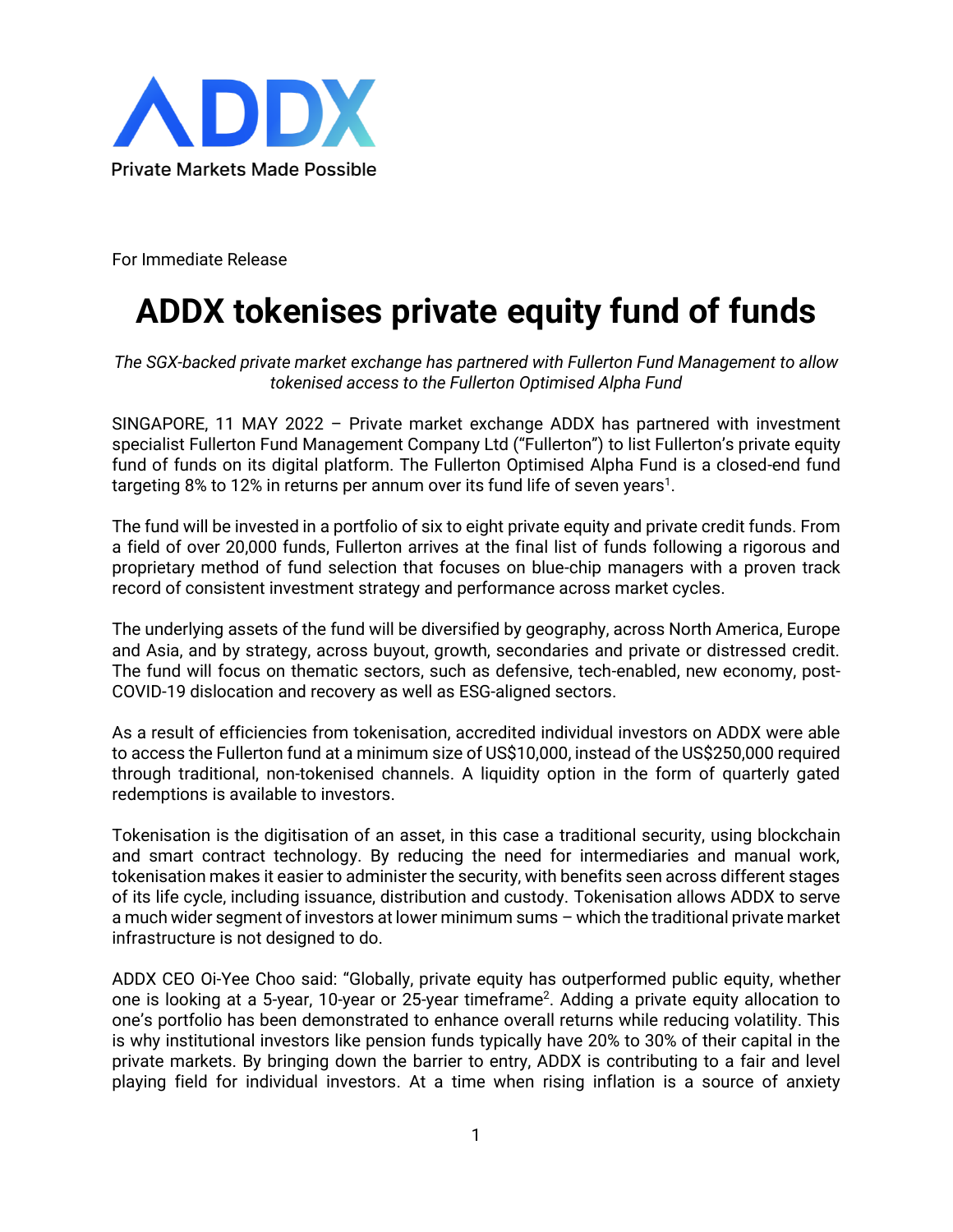

worldwide, strategies that help investors to better preserve and grow their wealth are needed more than ever."

Fullerton manages assets across public and private markets for a wide range of clients including government entities, sovereign wealth funds, pension plans, insurance companies, private wealth and retail clients. Its commitment to delivering investment excellence to investors through accessible, innovative solutions formed the foundation for this partnership.

Fullerton Chief Business Development Officer Mark Yuen noted: "The partnership between Fullerton and ADDX is unique and synergistic. By leveraging the ADDX platform, we can provide wider access to our private market expertise. Our private equity team has on average 21 years of experience, and a deep understanding of markets with strong risk management in place to ensure that we can deliver the best outcomes for our investors. Through ADDX we can reach a broader base of investors to help them achieve well-diversified portfolios that can match their long-term investment objectives."

Ms Choo added: "Fullerton Fund Management is a world-class name with strong experience and expertise in the private equity space. Through its parentage, ecosystem and fund manager relationships, Fullerton is able to provide access to tier-one deal flow and can invest in funds that are near-impossible for individuals to reach. ADDX is excited to list a Fullerton fund on our platform and we look forward to exploring with them other opportunities for our investors."

ADDX became licensed by the Monetary Authority of Singapore (MAS) as a private market exchange in February 2020. Since then, ADDX has listed 30 deals on its platform involving bluechip names such as Hamilton Lane, Partners Group, Investcorp, UOB, CGS-CIMB, as well as Temasek-owned entities Mapletree, Azalea and SeaTown. Asset classes available on ADDX include private equity, venture capital, private credit, real estate, hedge funds, funds with cryptocurrency exposure, and structured products. ADDX offers issuers access to previously untapped capital pools and reduces both the cost and minimum threshold of fundraising projects.

For more information, please contact:

Elgin Toh [elgintoh@addx.co](mailto:elgintoh@addx.co)

## **About Fullerton Fund Management**

Fullerton Fund Management is an Asia-based investment specialist, focused on optimising investment outcomes and enhancing investor experience. We help clients, including government entities, sovereign wealth funds, pension plans, insurance companies, private wealth and retail, from the region and beyond, to achieve their investment objectives through our suite of solutions.